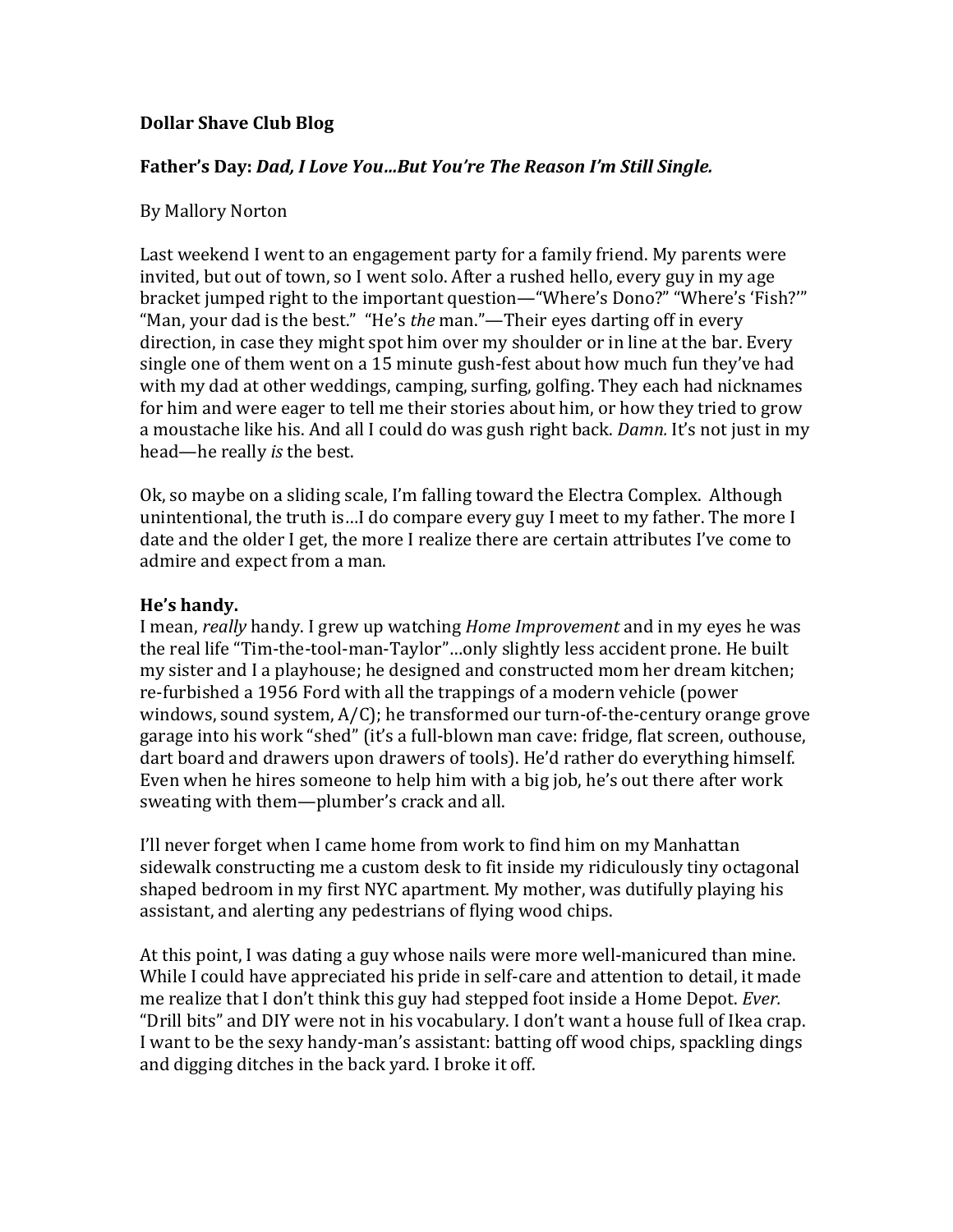#### He's laid back, down-to-earth, goofy, happy, low maintenance.

He quotes movies and sings little jingles around the house. I love going to see comedies with him because his laugh reverberates through the whole theatre. He's just as happy with a turkey sandwich as he is with a grass-fed filet. He survived living with three hormonal females with a sense of humor, patience of a saint and a "no worries" attitude. He doesn't hold grudges. He is a horribly embarrassing dancer—but he could care less what anyone thinks and has the best time—and this makes him the best dance partner.

For a while last summer, I dated a guy who on paper seemed perfect: entrepreneur, intelligent, well-traveled, active and interested in the arts. It unraveled the day I got lint on his black shirt. We met for lunch after I'd been away for a few weeks. It was August so I donned a new white linen tank top to survive the swamp-like New York heat. I hugged him hello and he immediately recoiled. Before even asking how my trip was or uttering a cordial greeting, he spent at least 7 minutes meticulously searching for every last microscopic piece of white lint that might be on his shirt. He could not rest until his appearance was once again, blemish-less. He then referenced it at least three more times during lunch—holding it over my head. In trepidation, I sat at least 24 inches away from him lest I mar his perfection again. *How romantic*. I had bigger issues on my mind—I'd just quit my full-time job and found out I owed my old company \$3,000. All I wanted was for him to tell me everything would be okay and he just kept babbling on about f<sup>\*</sup>cking *lint*. He went on to lecture me about making a list of goals and writing "Okay" instead of "K" in a text message. It would never work. He would never understand where I came from. He could never hang out and have a beer with my dad in the shed. Or dance silly. Or "do voices." It was over. 

# He's handsome, but doesn't know it (and definitely doesn't try).

My hairdresser would tell me. Other mommies picking me up for a play date would tell me. And as I got older, friends would tell me: "Your dad is so cute. He looks like Tom Selleck." He, however, was totally clueless. A 6-ft lean, effortlessly muscular build with dark hair, olive skin and bright green eyes—he's ruggedly handsome without fuss or fanfare. His wardrobe consists almost exclusively of Hawaiian shirts, shorts and flip flops, and he's been sporting a moustache and Wayfarers decades before hipsters could grow facial hair.

I try to remain open minded, but if I had a "type"....that would be it. Trust me, I've tried to fight it. I've strayed from the norm, dating shorter guys, skinnier guys, gingers, jocks and Spaniards. While the physicality was never the only reason it didn't work out with these men, I never felt entirely comfortable or at ease. It never felt right. I need to feel protected, comfortable, supported and attracted. If I eat more than him or if he has a concave ass—sorry—it's not going to work out.

I've also dated my fair share of handsome ones, but most of them *knew it*…and they were more interested in collecting compliments and searching for the next, hotter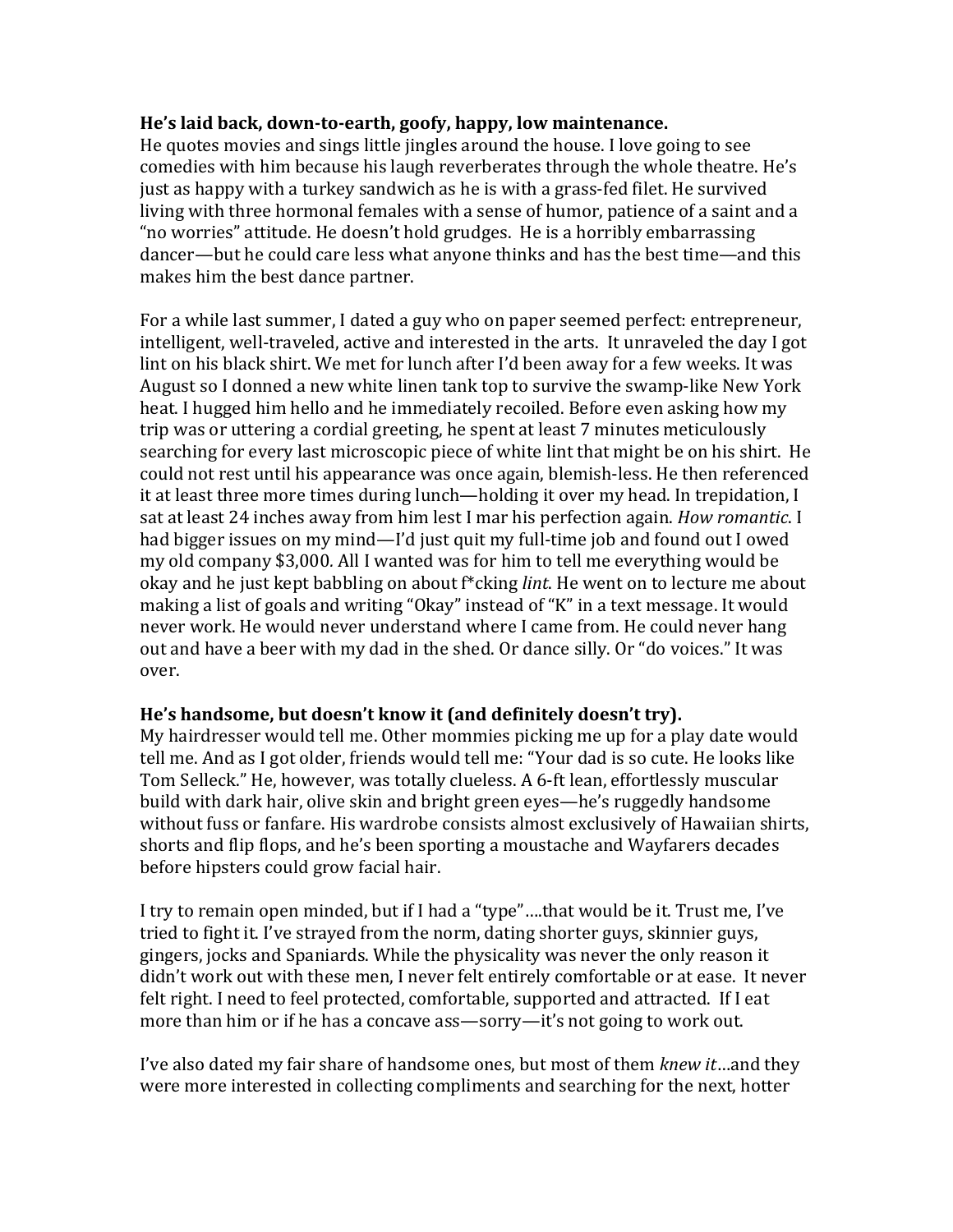girl to come along. They seemed insatiable; knowing with their looks they could keep searching for hot, hotter, hottest. To them I was disposable.

### He's active and outdoorsy and has lots of hobbies.

He's a dude's dude. As referenced, he's so much fun that all of my guy friends would much prefer to hang out with him than me (another problem all together). He likes to fish, surf, camp, bike, woodwork, hunt, grill, travel, play darts, golf. He's currently learning to play the ukulele so he can sing lullabies to his grandson. *Swoon*.

I recently reconnected with really sweet guy who I knew from high school in California. I felt we had a head start because we came from the same region and upbringing. Yet, by the fourth or fifth date, no interests had surfaced. I felt like I was begging for him to have a hobby. I kept leading the witness, but I was getting nowhere:

*What do you do when you're not working?* Uh...I don't know. Read. Uh...workout? *What do you read?* Mostly young adult fiction. Like Harry Potter. *Oh. Ok.* Well, I'm training for a marathon...maybe we could go for a run along the river one day? Oh, yeah...I really prefer treadmills and elliptical. I get too hot outdoors. *Oh…well, do you watch any sports?* I used to play baseball, but I gave it up. I Tivo Jay Leno.

*Then* what the hell did he do all the time?? It didn't make sense. Jay Leno tivo-ed is only 42 minutes. Running out of things to talk about and self-conscious enough not to drown him in my run-on list of hobbies, interests and "to-dos", I stopped prodding and trying to fabricate things that might make him fun or interesting. I also stopped answering his calls.

# **He loves his family.**

More than anything, dad is a family guy. He coached both mine and my sister's softball teams (to victory, of course). He works in the family business. He loves my mom, sister and I more than anything. He just wants the best for us—always. He has always supported us whole-heartedly, and believed we could do and be anything. He gives great compliments, and can find something positive in any of my sob stories. He encouraged us to go away to college and study abroad to have experiences he never had. One of five boys raised by his single mother, my dad never really had a father, which even though I've never asked him, I'm pretty sure has made him ever more certain of the loyal, loving, father and husband he wanted to be.

Yet all other attributes aside, the way he looks at my mom tells it all. He *sees* her. All of her. And she, him. I have yet to meet anyone that looked at me that way—that loved me that much—that accepted me fully and unconditionally (silly voices,